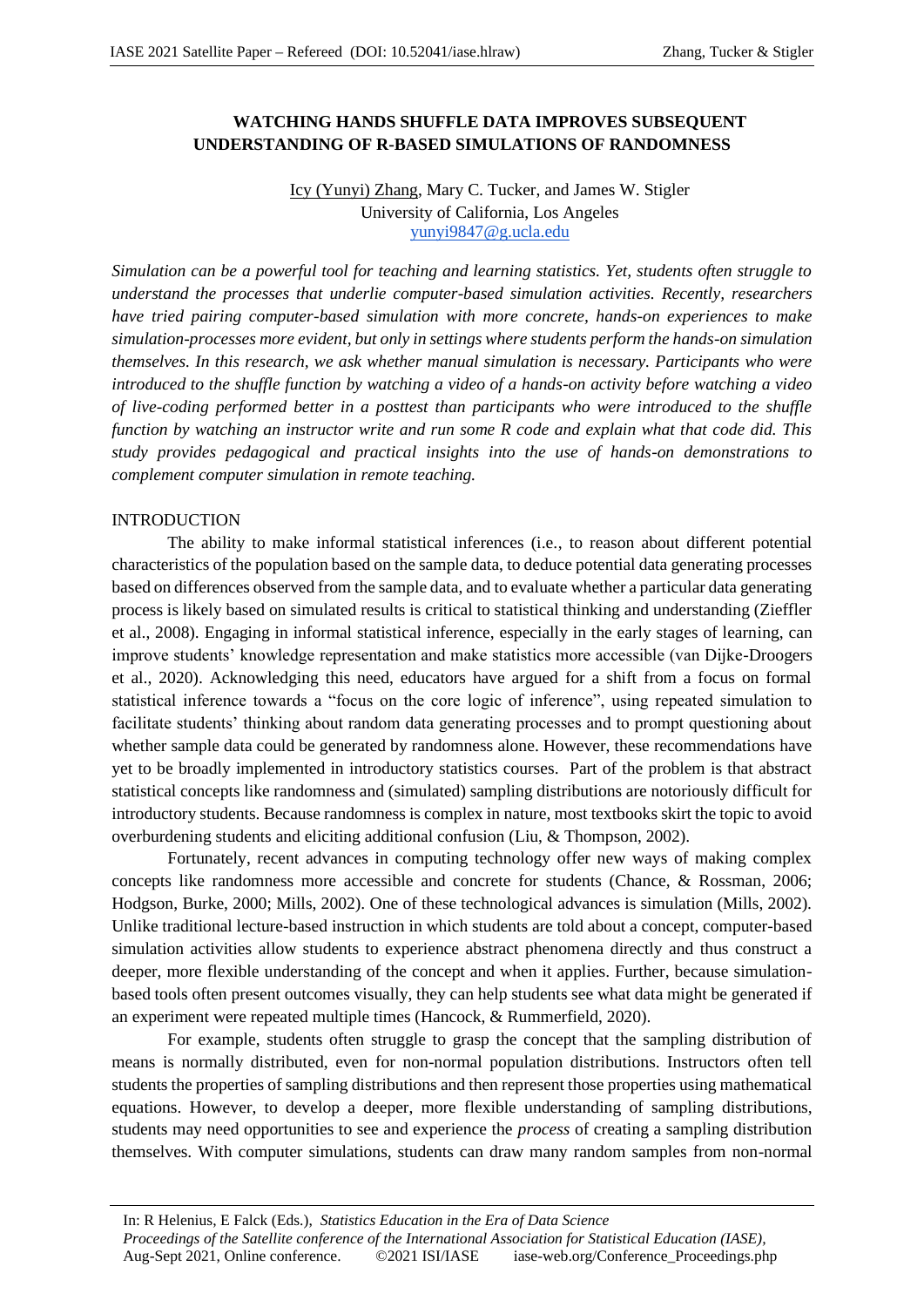distributions, calculate the mean of each sample, and create histograms to visualize concretely what the sampling distribution of means looks like (Hancock, & Rummerfield, 2020; Mills, 2002).

Simulation techniques have been used to help students understand a variety of statistical concepts in addition to sampling distributions, including the concepts of randomness (Chance, & Rossman, 2006; Zhang, & Maas, 2019) and statistical power (Garfield and del Mas, 1994). Although these and other studies provide some evidence that simulation can benefit learning, our review of the relevant literature suggests mixed evidence overall for the effectiveness of simulation as an instructional tool (delMas et al., 1999; Chance, et al., 2004; Lane 2015). Though some studies show benefits of simulation, others have shown that the use of computer simulations provides only limited benefit to students, and can in some cases impede learning by exacerbating students' misunderstandings or increasing their level of confusion (Watkins et al., 2014).

One possible explanation for why simulation has been ineffective in the past is that students lack the prerequisite knowledge and experiences to understand what the simulation is actually doing. To combat this issue, researchers have tried pairing computer-based simulation with more concrete, hands-on experiences (e.g., shuffling cards) to make simulation processes more understandable for students. Such hands-on experiences are thought to more actively engage students in understanding the processes that go on in the background of many pre-made statistical simulation packages (Pfaff & Weinberg, 2009). In one of the few experimental studies to date, Hancock & Rummerfield (2020) found a small but significant effect in which students learned more about the concept of sampling distributions when instruction with simulation applets was preceded by a hands-on activity. Clearly, more research is needed to replicate and understand the mechanism behind such effects.

In the current research, we ask whether it is necessary for students to perform the hands-on simulation themselves, or whether they might similarly benefit from watching, on video, another person perform such activities. The extensive literature on embodied cognition and gesture suggests that students may, in fact, learn as much from observing others perform hands-on activities as they would from performing those same activities themselves. For example, studies have shown that simply observing instructors' gestures improves learning of mathematics and statistics in both virtual and live classroom settings (Cook et al., 2013; Rueckert, et al., 2017; Son et al., 2018).

Our focus was on helping students understand the shuffle function in R as a means of simulating a random data generating process. We randomly assigned students to one of two conditions: a *handson* condition, in which students were introduced to the shuffle function by watching a video of a handson demonstration that involved shuffling cards; and a control (*live-coding*) condition in which students were introduced to the shuffle function by watching a video in which an instructor talked aloud and provided explanations as they wrote and executed R code. Based on evidence from the gesture and embodied cognition literature, we hypothesized that students in the hands-on condition would learn more than students in the live-coding condition.

### **METHOD**

#### *Participants*

Thirty-three students from the University of California, Los Angeles participated in the study. They were specifically recruited because they had taken introductory psychological statistics during the preceding quarter and thus had a common set of background experiences relevant to the study. Students' statistics instructors from the prior quarter invited students to participate by email. Students were told that their participation would help the textbook authors to improve the book for future classmates. Those who chose to participate were given a five-dollar gift card after completing the study.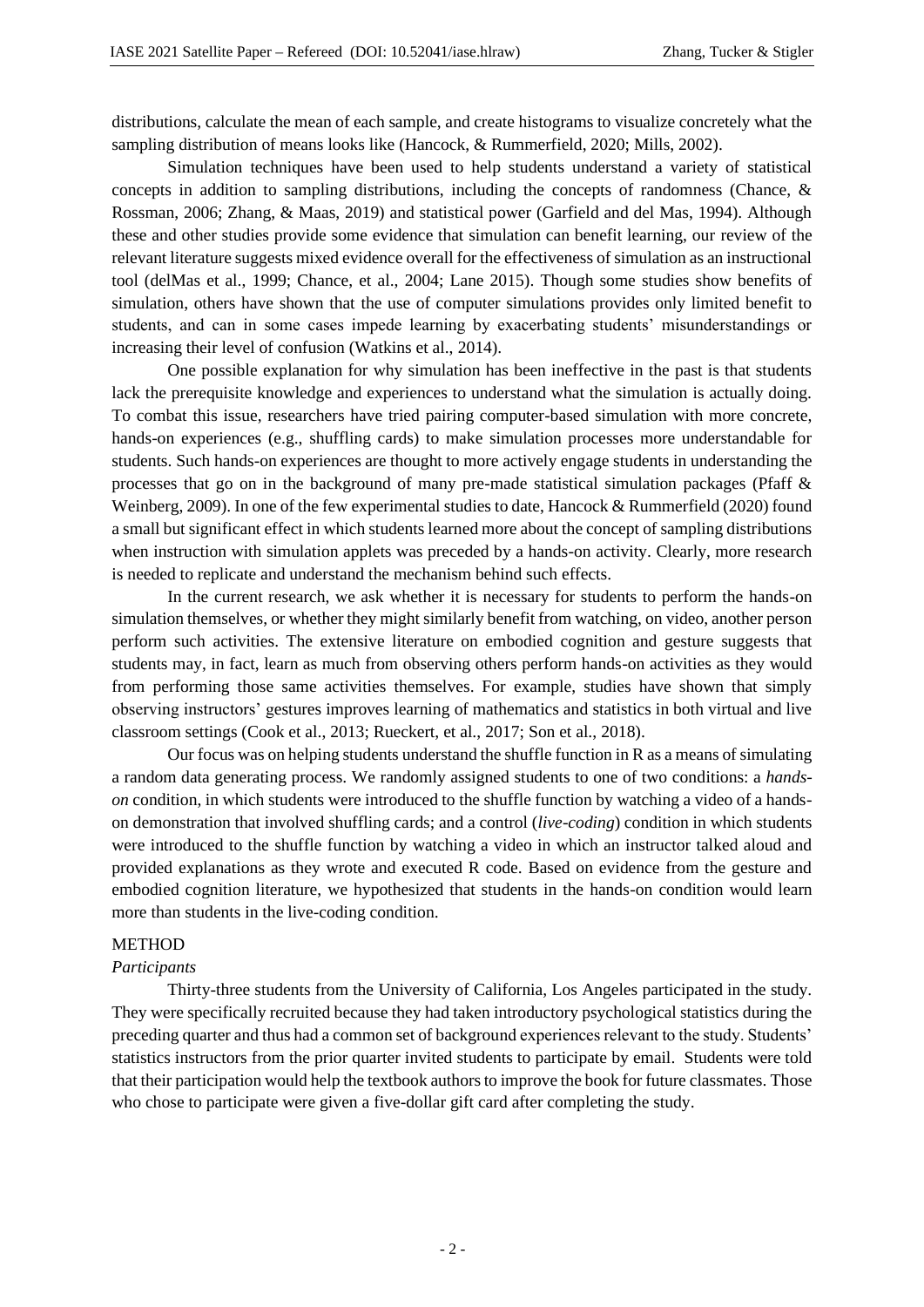### DESIGN & PROCEDURE

The study was conducted as a Qualtrics survey (https://www.qualtrics.com). On clicking the survey link, students were randomly assigned into one of the two conditions: *hands-on* (n = 18) or *livecoding*  $(n = 15)$ .

Both versions of the survey were structured in the same way. It started with a question in which students rated their attitudes toward programming in R, followed by two free response questions designed to elicit their existing knowledge of the shuffle function in R. Then, participants in both conditions watched a series of two videos about the shuffle function and the concept of randomness. The second video was identical across the two conditions. It was a live-coding segment in which a narrator talked through a sequence of R commands and their interpretation. The first video was matched on content across the two groups, but one showed hands shuffling data (hands-on), similar to what might happen in an in-class hands-on exercise, while the other showed a screen recording of R being entered and run in a Jupyter notebook (similar to the live-coding video that followed).

After each video, participants rated how difficult the video was to comprehend. After watching both videos, participants answered 22 posttest questions assessing their understanding of the video, and some questions designed to get at how well they liked the exercise.

# MATERIALS

The two videos shown first (one hands-on, the other live-coding) were essentially identical in content. Both videos explained how the shuffle function works. In the live-coding condition, the narrator's voice was recorded to explain what was happening in a video in which the screen showed code being typed and run in a Jupyter notebook (Figure 1). The hands-on video used an almost identical audio track, but instead of showing code being entered and run it showed a person's hands cutting a data table into pieces, and then re-arranging those pieces, simulating what would happen to a data frame when running the shuffle function. The only differences in narration across the two videos was in the language used to describe shuffling, be it physically with pieces of paper or with code using R (Kluyver et al., 2016).

The hands-on version of the video was recorded by placing a camera so as to look down from above on the hand movements of the instructor. The live-coding video was made by screen recording the instructor typing and running code in a Jupyter notebook. The second live-coding video (common across the two conditions) was similar in format to the first live-coding video.

The second live-coding video involved applying concepts learned in the first video to a larger dataset adapted from a real experiment. The dataset (called the laptop dataset) involved one independent variable (whether students viewed a laptop screen during class) and two dependent variables (students' final grades and students' self-rated level of distraction). In the second live-coding video, the instructor used the shuffle function in R to explore whether there was an effect of condition on these two outcome measures.

| hands-on                                                                                   | live-coding                                                                                                                                                                                                                                                                                                                                                                                                                                                                                                                                                                    |
|--------------------------------------------------------------------------------------------|--------------------------------------------------------------------------------------------------------------------------------------------------------------------------------------------------------------------------------------------------------------------------------------------------------------------------------------------------------------------------------------------------------------------------------------------------------------------------------------------------------------------------------------------------------------------------------|
| Player<br>Boarn<br><b>Team</b><br>Jut<br><b>Desk</b><br>30<br><b>Desta</b><br>1 A<br>Alex. | con your start Las surrel two<br>2008 - 19 M<br>top:<br>5 + 2 0 6 + + + to 8 0 + (ps + B +<br>Memory: 3237 1004 MB<br>In [4]: Excelata(acook - tous, data - sy.data)<br>A Adultsman E + 101<br>man mean<br><b>STATISTICS</b><br>$-$<br>a most<br>ather while when<br>and the second control series.<br><b>A 1 4 1 1 4 1 1 1 1 1</b><br>In (1): shaffled.rows < shuffleony.data:<br>shafflad, rose<br>A detectories \$ 4.41<br>phone faist score selaint<br>solve sales white sales<br>8 - Rec. - R - S - R<br>4 Smith<br>$-48$<br>4 10<br><b>Sec</b><br>1 Mar 4 8<br>8 Apr 8 5 |

Figure 1. Screen grabs from the hands-on video (left) and the live-coding video (right)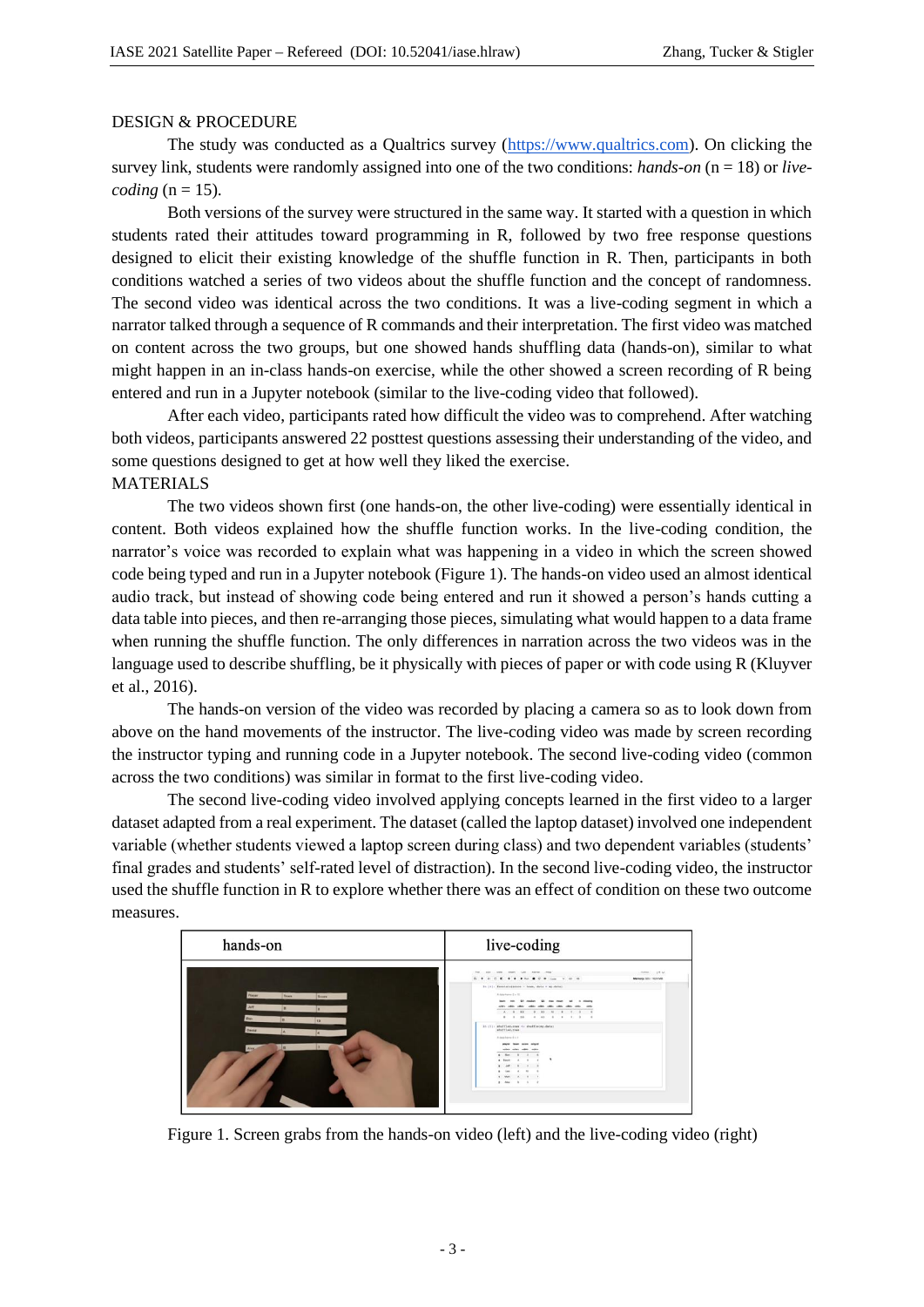### MEASURES

#### *Pre survey & Pretest*

The pre survey asked students to rate, on a scale of 0 to 10, how well they understood the shuffle function.

The pretest contained two open response questions: "What does the shuffle() function do?" and "When would you use the shuffle() function?". The purpose of the pretest was to make sure, given the small sample size, that the two experimental groups did differ in their understanding of the shuffle function prior to watching the videos.

#### *Posttest & Post survey*

The posttest contained 22 questions designed to assess students' understanding of the shuffle function and the concept of randomness. It also included transfer questions that asked students to engage with statistical inferences. For example, it gave students one shuffled and one non-shuffled faceted histogram and asked students to reason whether there could be a difference between the two conditions. Each question was given a maximum of one point, with possible scores ranging from 0 to 22. The post survey asked students again to rate, on a scale of 0 to 10, how well they understood the shuffle function. It also asked students if they liked this way of learning R and whether they learned a lot from the activity.

# **RESULTS**

An independent sample t test with condition as the independent variable and pretest score as the dependent variable did not find a significant difference between student's prior understanding of the shuffle function across the two conditions  $(t(31) = .17, p = .864, d = .06)$ .



Figure 2. Violin plot showing posttest scores by condition. Dashed lines show the mean of each group. Purple dots show the median.

Figure 2 shows participants' overall posttest scores by condition. Descriptively, participants in the hands-on condition performed better on average than participants in the control condition. An independent sample t test with condition as the independent variable and posttest score as the dependent variable found a significant difference between students in two conditions (t  $(31) = 2.27$ , p = .031, d  $=$  .79). When controlling for pretest performance by keeping it at constant in a regression with both pretest and condition as predictors, an independent sample t test yielded similar results: there was a significant difference between the two conditions on their posttest performance (t(31) = 2.23, p = .033).

Next, we examined participants' self-rated understanding of the shuffle function before and after watching the videos. The modal student did not report any change in their understanding (with pre-rating minus post-rating equal to 0, see Figure 3). Though there did appear to be a slight advantage in self-rated learning for the hands-on group, the difference between conditions was not statistically significant (t(31) = 1.30, p = .204, d = .46).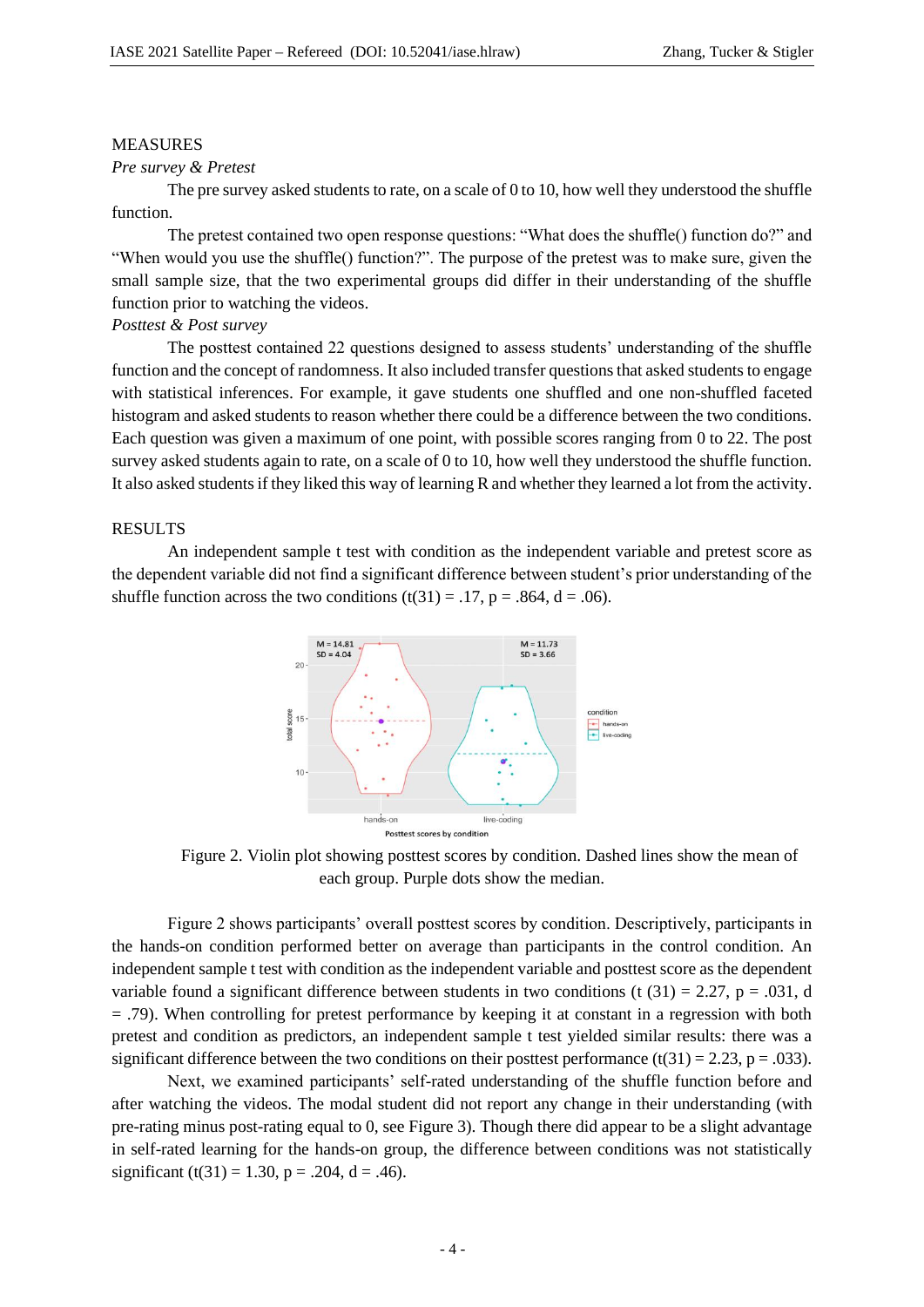

Figure 3. Histogram showing participants' change of self-rated understanding of the shuffle function by condition. Black line shows the mean.

#### DISCUSSION

In this study, we found preliminary evidence that preceding live-coding video with a video of showing a hands-on simulation of the shuffle function could improve students' understanding of the shuffle function and the concept of randomness. The study is, to our knowledge, the first to test experimentally whether students themselves must engage in hands-on experiences in order for those experiences to positively impact learning. It is also one of the first to consider coherently an educational context that is purely online: in this study, both the hands-on simulation and the live-coding simulation were delivered through instructional videos.

In terms of mechanism, the study suggests that it may not be the actual manipulation of materials that causes the effect of hands-on experiences, but instead that activation of embodied representations brought on by watching the video of hands shuffling pieces of paper. The embodied cognition literature would say that watching the movement of the hands is enough to activate another pathway for students to take in and process information, besides the already active pathway of language processing.

Practically, given the growing interest in using statistical programming languages like R as pedagogical tools, the findings of this study provides important and encouraging insights into the use of hands-on demonstrations to complement computer simulation in remote teaching. Physically cutting and shuffling pieces of paper can be environmentally demanding and time consuming for both in-person and online classes. The demand of physically performing those tasks may even add extraneous cognitive load and divert students off the intended path of understanding the underlying idea behind hands-on simulations. This study shows promising evidence that students themselves may not need to perform those hands-on simulations for the hands-on component to be effective. Instructors can thus make more efficient use of class time by editing and fastforwarding the instructional videos to only show students the relevant parts of the hands-on simulations.

Nevertheless, it is important to keep in mind that this study is still exploratory and is limited by its small sample size. Future studies should try to replicate the study with a larger sample size in order to draw more casual conclusions, and also compare participating in real hands-on activities with a condition in which the activities are viewed on video.

### **REFERENCES**

- Cook, S. W., Duffy, R. G., & Fenn, K. M. (2013). Consolidation and transfer of learning after observing hand gesture. *Child development*, *84*(6), 1863-1871.
- Chance, B., delMas, R. C., and Garfield, J. (2004). "Reasoning About Sampling Distributions," in *The Challenge of Developing Statistical Literacy, Reasoning and Thinking*, eds. D. Ben-Zvi and J.Garfield, Dordrecht: Springer, pp. 295–323.